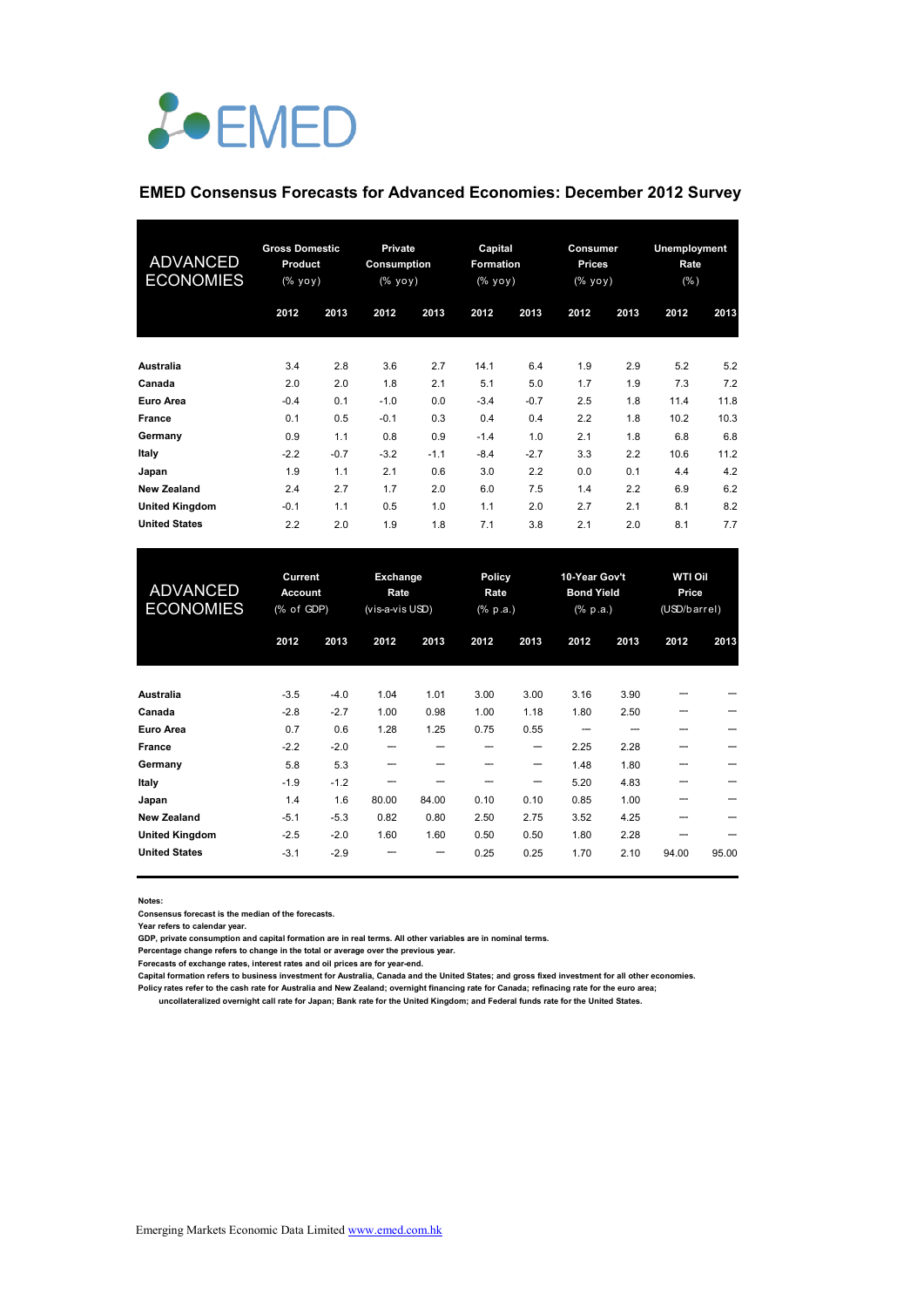

## **EMED Consensus Forecasts for Emerging Markets: December 2012 Survey**

| EMERGING<br><b>MARKETS</b> | <b>Gross Domestic</b><br>Product<br>(% yoy) |      | Private<br><b>Consumption</b><br>(% yoy) |      | Fixed<br>Investment<br>$(\%$ yoy) |      | Consumer<br><b>Prices</b><br>(% yoy) |      | Unemployment<br>Rate<br>(% ) |       |  |
|----------------------------|---------------------------------------------|------|------------------------------------------|------|-----------------------------------|------|--------------------------------------|------|------------------------------|-------|--|
|                            | 2012                                        | 2013 | 2012                                     | 2013 | 2012                              | 2013 | 2012                                 | 2013 | 2012                         | 2013  |  |
| Argentina                  | 2.1                                         | 3.3  | 3.9                                      | 3.5  | $-5.3$                            | 2.4  | 10.0                                 | 10.5 | 7.3                          | 7.9   |  |
| <b>Brazil</b>              | 1.6                                         | 4.0  | 3.0                                      | 4.1  | $-1.0$                            | 5.6  | 5.3                                  | 5.5  | 5.7                          | 5.6   |  |
| Chile                      | 5.0                                         | 4.7  | 5.3                                      | 5.2  | 9.1                               | 7.2  | 3.1                                  | 3.2  | 6.6                          | 6.7   |  |
| China                      | 7.7                                         | 8.0  | 8.3                                      | 8.5  | 7.6                               | 7.9  | 2.7                                  | 3.3  | 4.1                          | 4.2   |  |
| Colombia                   | 4.4                                         | 4.6  | 4.5                                      | 4.8  | 10.0                              | 9.2  | 3.2                                  | 3.1  | 10.3                         | 10.0  |  |
| <b>Czech Republic</b>      | $-1.0$                                      | 0.9  | $-2.6$                                   | 0.9  | $-1.4$                            | 1.6  | 3.3                                  | 2.5  | 7.0                          | 7.5   |  |
| <b>Hong Kong</b>           | 1.5                                         | 3.3  | 3.7                                      | 4.0  | 5.9                               | 4.2  | 4.0                                  | 3.6  | 3.5                          | 3.5   |  |
| Hungary                    | $-1.2$                                      | 0.5  | $-1.8$                                   | 0.0  | $-4.1$                            | 1.0  | 5.7                                  | 4.3  | 11.0                         | 11.1  |  |
| India                      | 5.7                                         | 6.5  | 5.5                                      | 6.4  | 5.5                               | 6.3  | 7.8                                  | 7.0  | ---                          | $---$ |  |
| Indonesia                  | 6.1                                         | 6.3  | 5.0                                      | 5.1  | 10.5                              | 9.3  | 4.5                                  | 5.1  | 6.5                          | 6.3   |  |
| <b>Malaysia</b>            | 5.0                                         | 4.8  | 7.4                                      | 5.9  | 17.5                              | 7.0  | 1.8                                  | 2.5  | 3.1                          | 3.1   |  |
| Mexico                     | 3.9                                         | 3.6  | 3.8                                      | 3.8  | 6.3                               | 6.5  | 4.1                                  | 3.8  | 4.9                          | 4.7   |  |
| <b>Philippines</b>         | 5.6                                         | 4.9  | 5.3                                      | 5.1  | 6.2                               | 6.2  | 3.3                                  | 3.9  | 7.2                          | 7.4   |  |
| Poland                     | 2.4                                         | 2.0  | 1.5                                      | 1.9  | 2.3                               | 1.6  | 3.8                                  | 2.6  | 10.1                         | 10.8  |  |
| Russia                     | 3.7                                         | 3.6  | 5.1                                      | 4.1  | 5.8                               | 6.4  | 5.3                                  | 6.5  | 5.8                          | 6.0   |  |
| Singapore                  | 1.9                                         | 3.2  | 2.7                                      | 3.7  | 5.4                               | 4.0  | 4.5                                  | 3.5  | 2.2                          | 2.2   |  |
| <b>South Korea</b>         | 2.4                                         | 3.4  | 1.8                                      | 2.7  | 0.5                               | 2.7  | 2.3                                  | 2.9  | 3.3                          | 3.2   |  |
| Taiwan                     | 1.2                                         | 3.4  | 1.4                                      | 2.3  | $-1.7$                            | 2.8  | 2.0                                  | 1.8  | 4.3                          | 4.3   |  |
| <b>Thailand</b>            | 5.5                                         | 4.2  | 5.2                                      | 4.0  | 10.9                              | 7.0  | 3.1                                  | 3.4  | 0.7                          | 0.7   |  |
| Turkey                     | 2.9                                         | 4.0  | 1.5                                      | 3.5  | 0.0                               | 6.6  | 9.0                                  | 6.9  | 9.2                          | 9.1   |  |

| <b>EMERGING</b><br><b>MARKETS</b> | 2012 | Money<br>Supply M2<br>(%<br>2013 |        | Merchandise<br><b>Exports</b><br>(%<br>2013 | Merchandise<br>Imports<br>(%<br>2012 |      | Current<br>Account<br>(% of GDP)<br>2012<br>2013<br>2013 |        | Exchange<br>Rate<br>(vis-a-vis USD)<br>2012<br>2013 |      |
|-----------------------------------|------|----------------------------------|--------|---------------------------------------------|--------------------------------------|------|----------------------------------------------------------|--------|-----------------------------------------------------|------|
|                                   |      |                                  |        |                                             |                                      |      |                                                          |        |                                                     |      |
| Argentina                         | 26.8 | 26.3                             | $-1.9$ | 8.0                                         | $-4.6$                               | 8.9  | 0.4                                                      | 0.5    | 4.90                                                | 5.55 |
| <b>Brazil</b>                     | 12.5 | 13.0                             | 2.3    | 4.5                                         | 4.7                                  | 7.0  | $-2.5$                                                   | $-2.8$ | 2.00                                                | 2.00 |
| Chile                             | 15.0 | 13.6                             | 3.8    | 6.6                                         | 4.7                                  | 7.0  | $-3.1$                                                   | $-3.6$ | 480                                                 | 480  |
| China                             | 14.0 | 14.0                             | 7.7    | 8.6                                         | 5.4                                  | 9.1  | 2.6                                                      | 2.6    | 6.27                                                | 6.11 |
| Colombia                          | 16.7 | 15.5                             | 6.0    | 7.6                                         | 9.4                                  | 9.4  | $-3.2$                                                   | $-2.9$ | 1800                                                | 1810 |
| <b>Czech Republic</b>             | ---  | $\overline{\phantom{a}}$         | 4.1    | 4.3                                         | 2.1                                  | 4.8  | $-1.8$                                                   | $-1.8$ | 19.5                                                | 20.0 |
| <b>Hong Kong</b>                  | 8.3  | 7.9                              | 1.1    | 6.7                                         | 1.9                                  | 6.7  | 5.0                                                      | 5.9    | 7.76                                                | 7.78 |
| Hungary                           | 3.8  | 4.8                              | 1.8    | 1.4                                         | 0.5                                  | 1.4  | 1.6                                                      | 1.8    | 221                                                 | 224  |
| India                             | 15.2 | 15.0                             | 11.0   | 10.7                                        | 10.5                                 | 10.2 | $-4.0$                                                   | $-3.3$ | 53.5                                                | 51.5 |
| Indonesia                         | 15.2 | 15.0                             | 3.2    | 8.6                                         | 10.3                                 | 10.6 | $-2.0$                                                   | $-1.5$ | 9626                                                | 9500 |
| <b>Malaysia</b>                   | 11.2 | 9.9                              | 3.3    | 7.4                                         | 7.0                                  | 7.3  | 7.0                                                      | 8.4    | 3.06                                                | 2.98 |
| <b>Mexico</b>                     | 12.5 | 13.0                             | 6.5    | 8.5                                         | 5.5                                  | 8.8  | $-0.8$                                                   | $-1.2$ | 12.9                                                | 12.5 |
| <b>Philippines</b>                | 7.1  | 9.3                              | 5.0    | 5.6                                         | 3.4                                  | 6.9  | 2.6                                                      | 3.0    | 41.3                                                | 41.0 |
| Poland                            | 7.0  | 8.8                              | 2.5    | 3.6                                         | $-2.1$                               | 2.0  | $-3.9$                                                   | $-3.5$ | 3.20                                                | 3.21 |
| Russia                            | 15.0 | 12.9                             | 3.4    | 3.7                                         | 9.3                                  | 10.5 | 4.5                                                      | 3.0    | 30.9                                                | 31.5 |
| Singapore                         | 7.0  | 7.6                              | 1.6    | 5.0                                         | 2.7                                  | 6.1  | 17.0                                                     | 17.2   | 1.22                                                | 1.20 |
| South Korea                       | 5.8  | 7.2                              | 3.1    | 6.0                                         | 1.9                                  | 6.0  | 2.0                                                      | 1.9    | 1100                                                | 1053 |
| Taiwan                            | 4.9  | 5.0                              | $-0.4$ | 5.5                                         | $-1.5$                               | 7.1  | 8.0                                                      | 7.4    | 29.2                                                | 29.0 |
| <b>Thailand</b>                   | 11.5 | 10.5                             | 5.0    | 9.0                                         | 8.3                                  | 8.0  | 0.5                                                      | 1.4    | 30.7                                                | 30.1 |
| Turkey                            | 11.1 | 14.4                             | 11.8   | 7.3                                         | $-0.8$                               | 5.6  | $-7.5$                                                   | $-7.0$ | 1.80                                                | 1.78 |
|                                   |      |                                  |        |                                             |                                      |      |                                                          |        |                                                     |      |

**Notes:** 

**Consensus forecast is the median of the forecasts. Year refers to calendar year except for India for which fiscal year (April to March) is used.**

**GDP, private consumption and fixed investment are in real terms. All other variables are in nominal terms.**

Percentage change refers to change in the total or average over the previous year, except for money supply growth which is<br>based on year-end figures.<br>Forecasts of exchange rates and interest rates are for year-end.

Emerging Markets Economic Data Limited www.emed.com.hk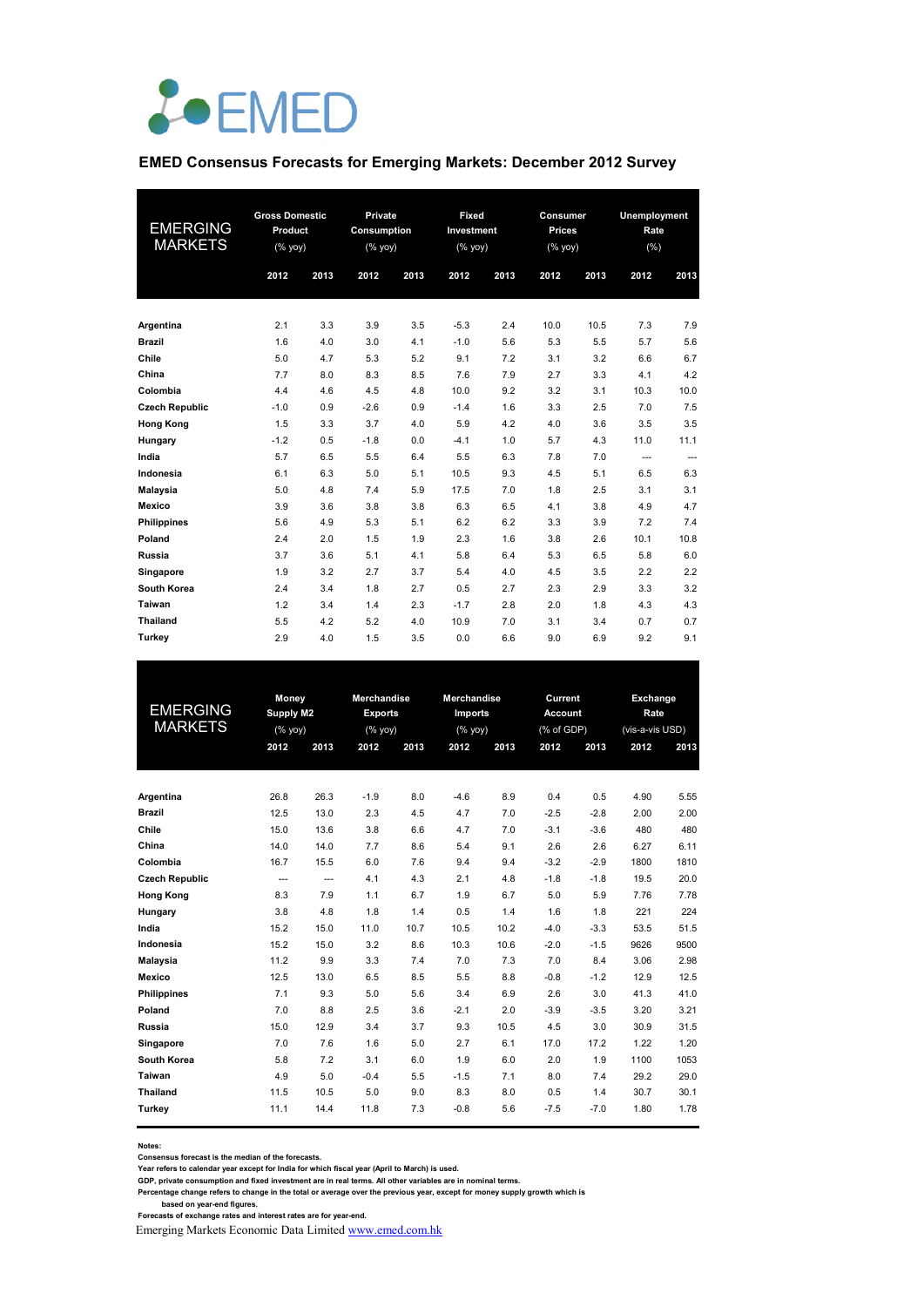

## **EMED Consensus Forecasts for the United States: December 2012 Survey**

| <b>UNITED STATES</b>             | <b>Gross Domestic</b><br>Product<br>$(% \mathsf{Y}\rightarrow \mathsf{Y})$ |      | Consumer<br><b>Prices</b><br>$(\%$ yoy) |      | <b>UNITED STATES</b>                | <b>Gross Domestic</b><br>Product<br>(% yoy) |      |      | Consumer<br>Prices<br>$(%$ yoy) |  |
|----------------------------------|----------------------------------------------------------------------------|------|-----------------------------------------|------|-------------------------------------|---------------------------------------------|------|------|---------------------------------|--|
|                                  | 2012                                                                       | 2013 | 2012                                    | 2013 |                                     | 2012                                        | 2013 | 2012 | 2013                            |  |
|                                  |                                                                            |      |                                         |      |                                     |                                             |      |      |                                 |  |
| <b>ABN AMRO</b>                  | 2.2                                                                        | 2.0  | 2.2                                     | 2.1  | <b>KBC</b>                          | 2.1                                         | 2.2  | 2.1  | 2.0                             |  |
| <b>Action Economics</b>          | 2.2                                                                        | 1.8  | 2.1                                     | 2.4  | <b>KBL</b>                          | 2.2                                         | 1.6  | 2.1  | 2.1                             |  |
| <b>AIB Global Treasury</b>       | 2.2                                                                        | 2.1  | 2.1                                     | 2.0  | KCIC                                | 1.9                                         | 1.8  | 1.8  | 1.7                             |  |
| Allianz                          | 2.2                                                                        | 2.1  | 2.1                                     | 2.2  | <b>Kiel Economics</b>               | 2.2                                         | 1.5  | 1.9  | 1.9                             |  |
| <b>Bank of Ireland</b>           | 2.2                                                                        | 2.2  | 2.0                                     | 2.0  | Korea Investment & Securities       | 2.2                                         | 2.1  | 2.0  | 1.8                             |  |
| <b>Barclays Capital</b>          | 2.3                                                                        | 2.1  | 2.1                                     | 2.0  | <b>Mesirow Financial</b>            | 2.2                                         | 2.4  | 2.1  | 1.6                             |  |
| <b>BayernLB</b>                  | 2.2                                                                        | 2.0  | 2.2                                     | 2.0  | <b>Moody's Analytics</b>            | 2.2                                         | 2.0  | 2.1  | 2.2                             |  |
| <b>BBVA</b>                      | 2.1                                                                        | 1.8  | 2.0                                     | 2.1  | <b>Mortgage Bankers Association</b> | 1.6                                         | 1.9  | 2.0  | 2.1                             |  |
| <b>Berenberg Capital Markets</b> | 2.1                                                                        | 1.7  | 1.9                                     | 1.6  | <b>National Bank of Canada</b>      | 2.2                                         | 1.8  | 2.1  | 1.8                             |  |
| <b>BHF Bank</b>                  | 2.3                                                                        | 1.9  | 2.1                                     | 2.0  | <b>Natixis</b>                      | 2.1                                         | 1.5  | 2.1  | 2.1                             |  |
| <b>BMO Capital Markets</b>       | 2.2                                                                        | 2.3  | 2.1                                     | 2.3  | <b>NIESR</b>                        | 2.0                                         | 2.0  | 1.6  | 1.8                             |  |
| <b>BNP Paribas</b>               | 2.2                                                                        | 1.9  | 2.0                                     | 1.9  | <b>NLI Research Institute</b>       | 2.2                                         | 2.0  | 2.2  | 2.0                             |  |
| <b>BWC Capital Markets</b>       | 2.1                                                                        | 2.3  | 2.4                                     | 2.0  | Nordea                              | 2.2                                         | 2.1  | 2.1  | 2.1                             |  |
| <b>CIBC World Markets</b>        | 1.8                                                                        | 1.8  | 2.3                                     | 2.2  | <b>Northern Trust</b>               | 2.1                                         | 1.7  | 2.2  | 2.1                             |  |
| <b>Comerica Bank</b>             | 2.2                                                                        | 2.0  | 2.1                                     | 2.1  | <b>PNC</b>                          | 2.2                                         | 2.1  | 2.1  | 2.3                             |  |
| Commerzbank                      | 2.1                                                                        | 2.0  | 2.1                                     | 1.9  | Prometeia                           | 2.2                                         | 2.0  | 2.2  | 2.1                             |  |
| <b>Credit Agricole</b>           | 2.2                                                                        | 2.3  | 2.1                                     | 2.0  | <b>Raymond James</b>                | 1.9                                         | 2.9  | 1.7  | 2.0                             |  |
| <b>Credit Suisse</b>             | 2.2                                                                        | 2.0  | 2.0                                     | 1.2  | <b>ROBECO</b>                       | 2.2                                         | 2.1  | 2.0  | 2.0                             |  |
| Daiwa Institute of Research      | 2.2                                                                        | 2.1  | 2.0                                     | 1.9  | <b>Royal Bank of Canada</b>         | 2.2                                         | 2.3  | 2.0  | 1.7                             |  |
| Danske Bank                      | 2.2                                                                        | 2.1  | 2.2                                     | 2.3  | <b>Schroders</b>                    | 2.2                                         | 1.9  | 2.2  | 1.6                             |  |
| <b>DBS Bank</b>                  | 2.1                                                                        | 2.3  | 1.8                                     | 2.1  | <b>Scotia Capital</b>               | 2.2                                         | 2.0  | 2.1  | 2.2                             |  |
| Deka Bank                        | 2.2                                                                        | 2.0  | 2.1                                     | 2.4  | <b>Societe Generale</b>             | 2.1                                         | 1.8  | 2.1  | 1.4                             |  |
| <b>Desjardins</b>                | 2.2                                                                        | 2.0  | 2.1                                     | 1.7  | <b>Standard &amp; Poor's</b>        | 2.1                                         | 1.8  | 2.0  | 1.3                             |  |
| <b>DIW</b>                       | 2.2                                                                        | 1.6  | 2.0                                     | 1.7  | <b>Standard Chartered</b>           | 2.4                                         | 2.3  | 1.8  | 1.7                             |  |
| DnB NOR                          | 2.2                                                                        | 2.2  | 2.1                                     | 1.5  | <b>TD Economics</b>                 | 2.1                                         | 2.1  | 1.9  | 1.6                             |  |
| DZ Bank                          | 2.2                                                                        | 2.0  | 2.2                                     | 2.7  | <b>UniCredit Group</b>              | 2.2                                         | 2.1  | 2.2  | 2.3                             |  |
| <b>Erste Group Bank AG</b>       | 2.0                                                                        | 2.0  | 2.0                                     | 1.7  | <b>UOB</b>                          | 1.5                                         | 1.5  | 1.7  | 1.9                             |  |
| <b>Experian Economics</b>        | 2.0                                                                        | 1.9  | 2.1                                     | 1.5  |                                     |                                             |      |      |                                 |  |
| <b>Fannie Mae</b>                | 2.2                                                                        | 2.0  | 2.1                                     | 1.7  |                                     |                                             |      |      |                                 |  |
| <b>First Trust Advisors</b>      | 2.2                                                                        | 2.3  | 2.1                                     | 2.7  |                                     |                                             |      |      |                                 |  |
| <b>Freddie Mac</b>               | 1.8                                                                        | 2.9  | 2.0                                     | 1.9  | <b>CONSENSUS</b>                    |                                             |      |      |                                 |  |
| Handelsbanken                    | 2.2                                                                        | 2.4  | 1.8                                     | 1.9  | Median                              | 2.2                                         | 2.0  | 2.1  | 2.0                             |  |
| <b>IFO Munich Institute</b>      | 2.2                                                                        | 2.3  | 2.4                                     | 2.2  | Mean                                | 2.1                                         | 2.0  | 2.1  | 2.0                             |  |
| <b>ING</b>                       | 2.1                                                                        | 1.8  | 2.2                                     | 2.3  | High                                | 2.4                                         | 2.9  | 2.4  | 2.7                             |  |
| Intesa Sanpaolo                  | 2.2                                                                        | 1.6  | 1.9                                     | 1.4  | Low                                 | 1.5                                         | 1.5  | 1.6  | 1.2                             |  |
| <b>ITOCHU Institute</b>          | 2.2                                                                        | 1.9  | 2.1                                     | 2.3  | <b>Standard Deviation</b>           | 0.1                                         | 0.3  | 0.2  | 0.3                             |  |
| Continues in the next column.    |                                                                            |      |                                         |      |                                     |                                             |      |      |                                 |  |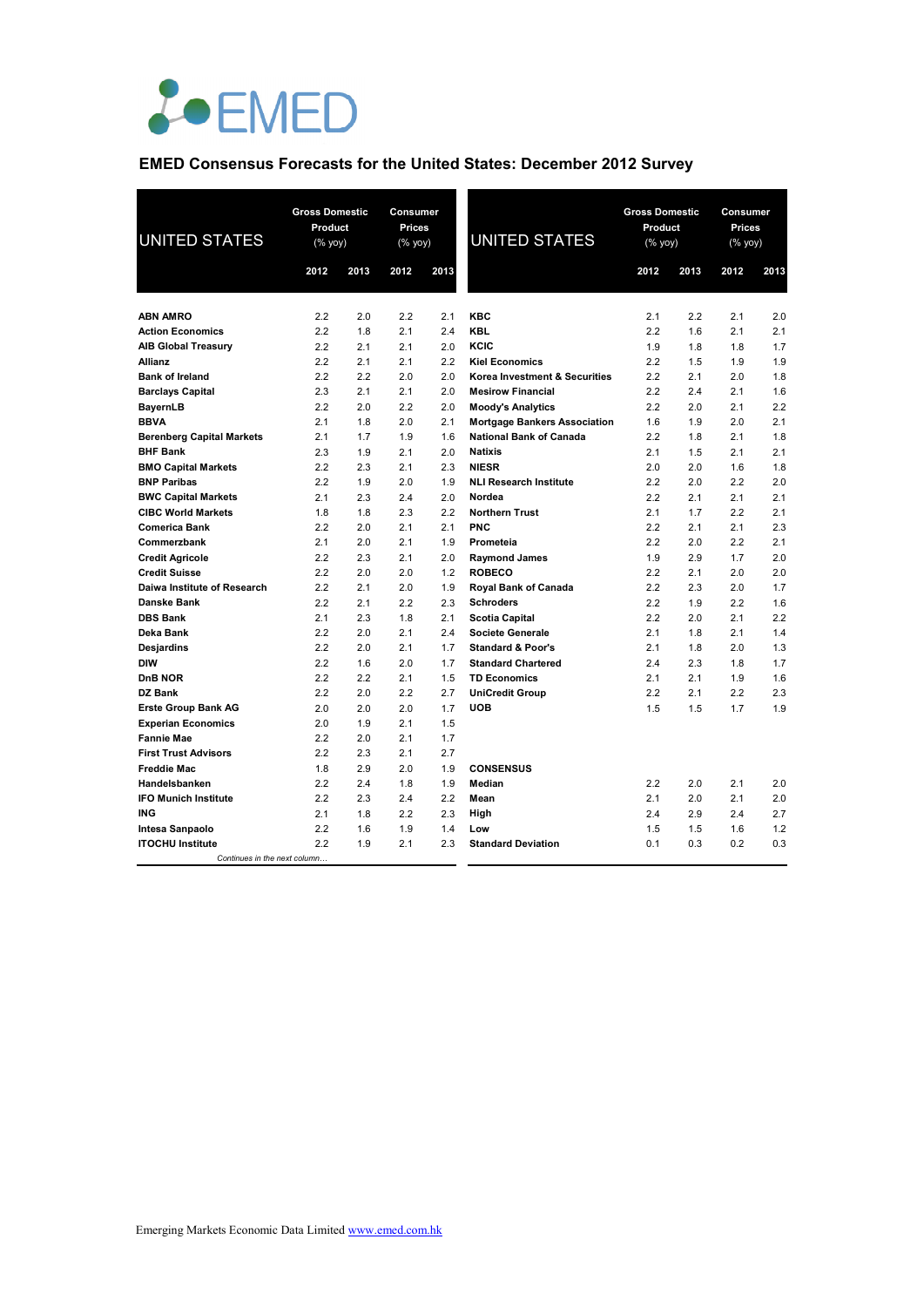

## **EMED Consensus Forecasts for the Euro Area: December 2012 Survey**

| <b>EURO AREA</b>                 |        | <b>Gross Domestic</b><br>Product<br>$(% \mathsf{Y}^{\prime }\mathsf{Y}^{\prime }\mathsf{Y}^{\prime })$ |      | Consumer<br><b>Prices</b><br>(% yoy) | <b>EURO AREA</b>                | <b>Gross Domestic</b><br>Product<br>$(%$ (% yoy) |        | <b>Consumer</b><br><b>Prices</b><br>(% yoy) |      |
|----------------------------------|--------|--------------------------------------------------------------------------------------------------------|------|--------------------------------------|---------------------------------|--------------------------------------------------|--------|---------------------------------------------|------|
|                                  | 2012   | 2013                                                                                                   | 2012 | 2013                                 |                                 | 2012                                             | 2013   | 2012                                        | 2013 |
| <b>ABN AMRO</b>                  |        |                                                                                                        |      |                                      | <b>KBC</b>                      |                                                  |        | 2.6                                         |      |
|                                  | $-0.5$ | 0.0                                                                                                    | 2.5  | 1.7                                  |                                 | $-0.4$                                           | 0.1    |                                             | 2.0  |
| <b>Action Economics</b>          | $-0.7$ | $-0.5$                                                                                                 | 2.5  | 1.8                                  | <b>KBL</b><br>KCIC              | $-0.5$                                           | 0.1    | 2.5                                         | 1.8  |
| <b>AIB Global Treasury</b>       | $-0.4$ | 0.2                                                                                                    | 2.6  | 2.1                                  |                                 | $-0.7$                                           | $-0.2$ | 1.9                                         | 1.8  |
| <b>Allianz</b>                   | $-0.3$ | 0.5                                                                                                    | 2.5  | 2.0                                  | <b>Kiel Economics</b>           | $-0.5$                                           | 0.3    | 2.4                                         | 1.9  |
| <b>Bank of Ireland</b>           | $-0.4$ | 0.3                                                                                                    | 2.4  | 1.8                                  | Korea Investment & Securities   | $-0.4$                                           | 0.2    | 2.3                                         | 1.6  |
| <b>Barclays Capital</b>          | $-0.4$ | 0.1                                                                                                    | 2.5  | 1.8                                  | Monte Dei Paschi Di Siena       | $-0.4$                                           | $-0.1$ | 2.5                                         | 1.7  |
| <b>BayernLB</b>                  | $-0.4$ | 0.2                                                                                                    | 2.5  | 1.8                                  | <b>Natixis</b>                  | $-0.4$                                           | $-0.5$ | 2.5                                         | 1.9  |
| <b>BBVA</b>                      | $-0.5$ | 0.3                                                                                                    | 2.5  | 1.8                                  | <b>NIESR</b>                    | $-0.5$                                           | 0.2    | 2.5                                         | 1.8  |
| <b>Berenberg Capital Markets</b> | $-0.5$ | 0.6                                                                                                    | 2.6  | 2.1                                  | <b>NLI Research Institute</b>   | $-0.4$                                           | $-0.1$ | 2.5                                         | 2.1  |
| <b>BHF Bank</b>                  | $-0.3$ | 0.5                                                                                                    | 2.5  | 1.8                                  | Nordea                          | $-0.3$                                           | 0.4    | 2.2                                         | 1.7  |
| <b>BMO Capital Markets</b>       | $-0.4$ | 0.2                                                                                                    | 2.5  | 1.9                                  | Prometeia                       | $-0.4$                                           | $-0.1$ | 2.5                                         | 1.8  |
| <b>BNP Paribas</b>               | $-0.4$ | 0.0                                                                                                    | 2.5  | 1.8                                  | <b>ROBECO</b>                   | $-0.5$                                           | 0.3    | 2.3                                         | 1.7  |
| <b>BWC Capital Markets</b>       | $-0.5$ | 1.0                                                                                                    | 2.1  | 1.8                                  | <b>Roubini Global Economics</b> | $-0.4$                                           | $-0.6$ | 2.3                                         | 1.7  |
| Commerzbank                      | $-0.4$ | 0.0                                                                                                    | 2.5  | 1.9                                  | Royal Bank of Canada            | $-0.4$                                           | 0.1    | 2.5                                         | 2.0  |
| <b>Credit Agricole</b>           | $-0.4$ | 0.3                                                                                                    | 2.5  | 1.9                                  | <b>Schroders</b>                | $-0.4$                                           | $-0.3$ | 2.6                                         | 2.0  |
| <b>Credit Suisse</b>             | $-0.4$ | 0.7                                                                                                    | 2.6  | 2.0                                  | <b>Scotia Capital</b>           | $-0.5$                                           | 0.0    | 2.2                                         | 2.0  |
| <b>Danske Bank</b>               | $-0.4$ | 0.3                                                                                                    | 2.7  | 1.8                                  | <b>Societe Generale</b>         | $-0.4$                                           | $-0.3$ | 2.5                                         | 2.2  |
| <b>DBS Bank</b>                  | $-0.6$ | 0.1                                                                                                    | 2.3  | 1.7                                  | <b>Standard Chartered</b>       | $-0.4$                                           | $-0.2$ | 2.5                                         | 2.1  |
| Deka Bank                        | $-0.4$ | 0.0                                                                                                    | 2.5  | 1.9                                  | <b>TD Economics</b>             | $-0.4$                                           | 0.9    | 2.2                                         | 1.9  |
| <b>DIW</b>                       | $-0.4$ | 0.3                                                                                                    | 2.5  | 1.9                                  | <b>UniCredit Group</b>          | $-0.4$                                           | 0.1    | 2.5                                         | 2.0  |
| DnB NOR                          | $-0.4$ | 0.4                                                                                                    | 2.1  | 1.1                                  |                                 |                                                  |        |                                             |      |
| DZ Bank                          | $-0.4$ | $-0.3$                                                                                                 | 2.5  | 2.5                                  |                                 |                                                  |        |                                             |      |
| <b>Erste Group Bank AG</b>       | $-0.3$ | 0.5                                                                                                    | 2.3  | 1.7                                  | <b>CONSENSUS</b>                |                                                  |        |                                             |      |
| <b>ETLA</b>                      | $-0.5$ | $-0.2$                                                                                                 | 2.5  | 1.9                                  | Median                          | $-0.4$                                           | 0.1    | 2.5                                         | 1.8  |
| Handelsbanken                    | $-0.5$ | 0.0                                                                                                    | 2.3  | 1.8                                  | Mean                            | $-0.4$                                           | 0.2    | 2.4                                         | 1.9  |
| <b>IFO Munich Institute</b>      | $-0.4$ | 1.1                                                                                                    | 2.5  | 1.8                                  | High                            | $-0.3$                                           | 1.1    | 2.7                                         | 2.5  |
| ING                              | $-0.5$ | 0.0                                                                                                    | 2.5  | 1.9                                  | Low                             | $-0.7$                                           | $-0.6$ | 1.9                                         | 1.1  |
| Intesa Sanpaolo                  | $-0.3$ | 0.5                                                                                                    | 2.4  | 1.8                                  | <b>Standard Deviation</b>       | 0.1                                              | 0.4    | 0.2                                         | 0.2  |
| Continues in the next column     |        |                                                                                                        |      |                                      |                                 |                                                  |        |                                             |      |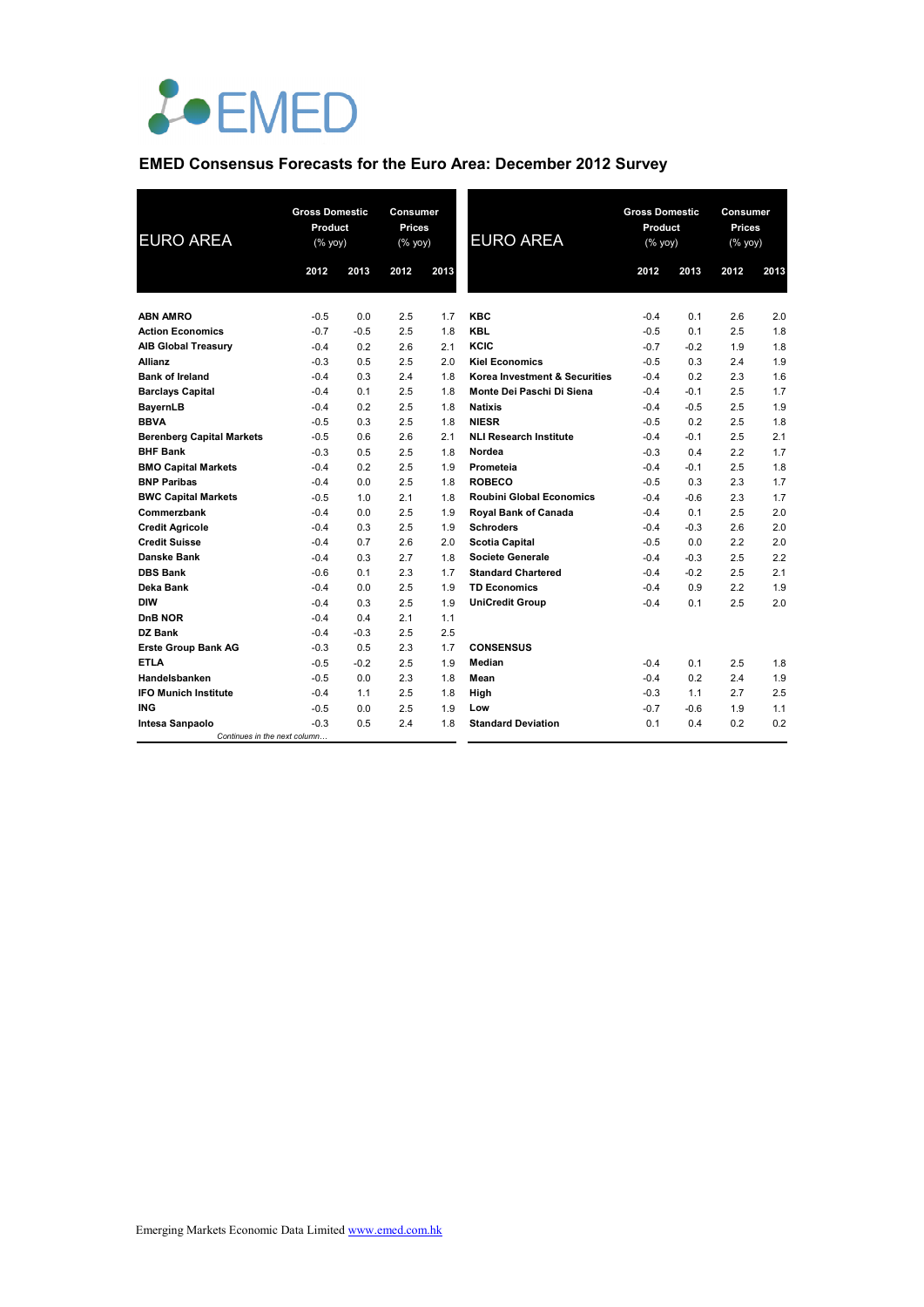

## **EMED Consensus Forecasts for Japan: December 2012 Survey**

| <b>JAPAN</b>                     | <b>Gross Domestic</b><br>Product<br>(% yoy) |      | Consumer<br>Prices<br>(% yoy) |        | <b>JAPAN</b>                    | <b>Gross Domestic</b><br>Product<br>(% yoy) |      | Consumer<br><b>Prices</b><br>(% yoy) |        |
|----------------------------------|---------------------------------------------|------|-------------------------------|--------|---------------------------------|---------------------------------------------|------|--------------------------------------|--------|
|                                  | 2012                                        | 2013 | 2012                          | 2013   |                                 | 2012                                        | 2013 | 2012                                 | 2013   |
|                                  |                                             |      |                               |        |                                 |                                             |      |                                      |        |
| <b>ABN AMRO</b>                  | 1.6                                         | 1.4  | $-0.2$                        | 0.2    | <b>ITOCHU Institute</b>         | 2.0                                         | 0.6  | 0.0                                  | 0.1    |
| <b>Action Economics</b>          | 2.0                                         | 1.1  | 0.1                           | 0.3    | <b>JCER</b>                     | 2.0                                         | 1.3  | 0.1                                  | 0.4    |
| <b>Allianz</b>                   | 2.1                                         | 1.8  | 0.3                           | 0.0    | <b>KBC</b>                      | 1.8                                         | 0.5  | 0.1                                  | 0.1    |
| Bank of Tokyo-Mitsubishi UFJ     | 2.5                                         | 1.3  | $-0.2$                        | 0.0    | KCIC                            | 1.0                                         | 1.5  | $-0.4$                               | 0.2    |
| <b>Barclays Capital</b>          | 1.6                                         | 0.1  | $-0.1$                        | 0.1    | <b>Kiel Economics</b>           | 2.6                                         | 1.5  | $-0.1$                               | $-0.3$ |
| <b>BayernLB</b>                  | 1.8                                         | 1.0  | 0.1                           | 0.0    | Korea Investment & Securities   | 2.2                                         | 1.2  | 0.0                                  | $-0.2$ |
| <b>BBVA</b>                      | 2.2                                         | 1.2  | 0.1                           | 0.1    | <b>Moody's Analytics</b>        | 1.8                                         | 0.6  | $-0.3$                               | 0.2    |
| <b>Berenberg Capital Markets</b> | 2.0                                         | 0.8  | $-0.1$                        | 0.2    | <b>Natixis</b>                  | 1.6                                         | 0.3  | 0.0                                  | $-0.3$ |
| <b>BHF Bank</b>                  | 1.8                                         | 0.5  | 0.0                           | $-0.4$ | <b>NIESR</b>                    | 2.2                                         | 0.9  | $-0.7$                               | $-1.1$ |
| <b>BMO Capital Markets</b>       | 1.5                                         | 0.2  | $-0.1$                        | $-0.4$ | <b>NLI Research Institute</b>   | 1.6                                         | 0.8  | 0.0                                  | 0.1    |
| <b>BNP Paribas</b>               | 2.2                                         | 0.6  | 0.4                           | 0.3    | Nordea                          | 1.6                                         | 0.2  | 0.1                                  | $-0.1$ |
| <b>BWC Capital Markets</b>       | 1.5                                         | 1.5  | 0.0                           | 0.4    | Prometeia                       | 1.7                                         | 1.3  | $-0.1$                               | $-0.1$ |
| <b>Capital Economics</b>         | 1.7                                         | 0.8  | $-0.1$                        | 0.0    | <b>ROBECO</b>                   | 2.5                                         | 1.4  | 0.1                                  | 0.0    |
| Commerzbank                      | 1.6                                         | 0.6  | 0.1                           | 0.2    | <b>Roubini Global Economics</b> | 1.9                                         | 1.1  | 0.1                                  | $-0.4$ |
| <b>Credit Agricole</b>           | 2.4                                         | 1.0  | 0.0                           | 0.2    | <b>Schroders</b>                | 1.7                                         | 0.4  | $-0.5$                               | $-0.6$ |
| <b>Credit Suisse</b>             | 2.0                                         | 1.1  | $-0.1$                        | $-0.5$ | <b>Scotia Capital</b>           | 1.7                                         | 0.9  | 0.0                                  | 0.3    |
| Daiwa Institute of Research      | 0.7                                         | 0.9  | $-0.1$                        | $-0.1$ | <b>Societe Generale</b>         | 1.7                                         | 0.7  | 0.0                                  | 0.1    |
| <b>Danske Bank</b>               | 1.6                                         | 0.7  | $-0.2$                        | 0.1    | <b>Standard Chartered</b>       | 1.8                                         | 1.4  | 0.0                                  | 0.1    |
| <b>DBS Bank</b>                  | 2.0                                         | 1.0  | 0.3                           | 0.2    | <b>TD Economics</b>             | 1.6                                         | 1.8  | 0.2                                  | 0.3    |
| Deka Bank                        | 1.9                                         | 1.0  | 0.0                           | 0.3    | <b>UniCredit Group</b>          | 1.6                                         | 0.7  | 0.0                                  | $-0.5$ |
| <b>DIW</b>                       | 2.7                                         | 1.1  | 0.2                           | 0.0    | <b>UOB</b>                      | 2.0                                         | 1.5  | $-0.1$                               | 0.3    |
| DnB NOR                          | 2.5                                         | 1.1  | $-0.2$                        | $-0.1$ |                                 |                                             |      |                                      |        |
| <b>DZ Bank</b>                   | 1.7                                         | 0.7  | 0.0                           | 0.1    | <b>CONSENSUS</b>                |                                             |      |                                      |        |
| <b>Erste Group Bank AG</b>       | 2.4                                         | 1.5  | 0.0                           | 0.0    | Median                          | 1.9                                         | 1.0  | 0.0                                  | 0.1    |
| <b>Experian Economics</b>        | 2.4                                         | 1.5  | 0.2                           | 0.5    | Mean                            | 1.9                                         | 1.0  | 0.0                                  | 0.0    |
| <b>IFO Munich Institute</b>      | 1.9                                         | 1.5  | $-0.1$                        | 0.1    | High                            | 2.7                                         | 1.8  | 0.4                                  | 0.5    |
| <b>ING</b>                       | 2.1                                         | 1.4  | 0.3                           | $-0.1$ | Low                             | 0.7                                         | 0.1  | $-0.7$                               | $-1.1$ |
| <b>Intesa Sanpaolo</b>           | 2.1                                         | 1.7  | 0.4                           | $-0.8$ | <b>Standard Deviation</b>       | 0.4                                         | 0.4  | 0.2                                  | 0.3    |
| Continues in the next column     |                                             |      |                               |        |                                 |                                             |      |                                      |        |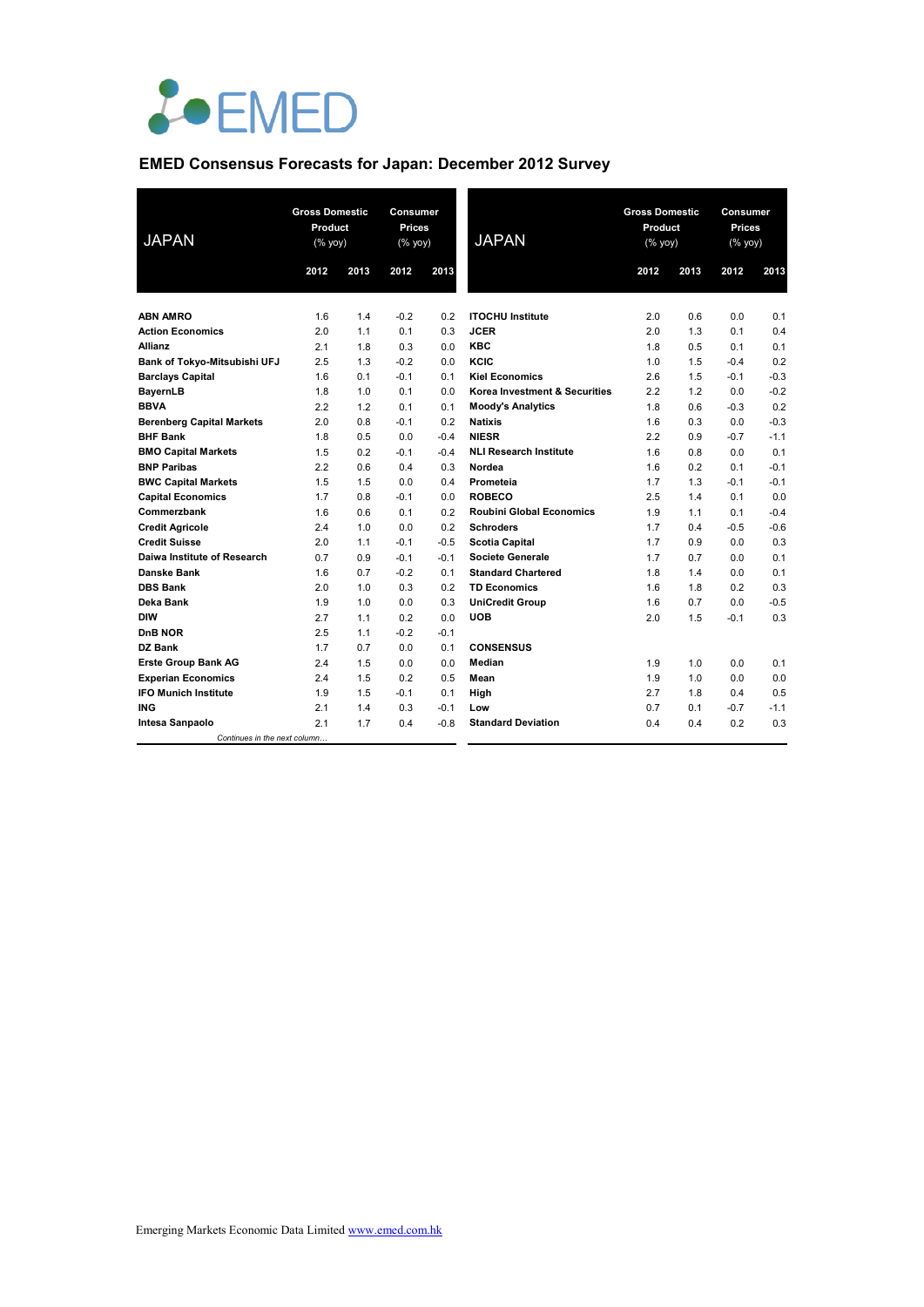

## **EMED Consensus Forecasts for China: December 2012 Survey**

| <b>CHINA</b>                     |      | <b>Gross Domestic</b><br>Product<br>(% |      | <b>Consumer</b><br>Prices<br>(% yoy) | <b>CHINA</b>                    | <b>Gross Domestic</b><br>Product<br>(% |      | <b>Consumer</b><br>Prices<br>(% yoy) |      |
|----------------------------------|------|----------------------------------------|------|--------------------------------------|---------------------------------|----------------------------------------|------|--------------------------------------|------|
|                                  | 2012 | 2013                                   | 2012 | 2013                                 |                                 | 2012                                   | 2013 | 2012                                 | 2013 |
|                                  |      |                                        |      |                                      |                                 |                                        |      |                                      |      |
| <b>ABN AMRO</b>                  | 7.5  | 8.0                                    | 2.8  | 5.0                                  | <b>ING</b>                      | 7.7                                    | 9.0  | 2.6                                  | 3.0  |
| <b>Action Economics</b>          | 7.5  | 8.0                                    | 3.0  | 3.5                                  | Intesa Sanpaolo                 | 7.8                                    | 8.1  | 2.8                                  | 2.7  |
| <b>Allianz</b>                   | 7.8  | 8.3                                    | 2.7  | 3.0                                  | JP Morgan                       | 7.6                                    | 8.0  | 2.7                                  | 3.4  |
| <b>ANZ</b>                       | 7.8  | 8.1                                    | 2.7  | 4.0                                  | <b>KBC</b>                      | 7.9                                    | 8.3  | 2.9                                  | 3.4  |
| <b>Bank Julius Baer</b>          | 7.6  | 7.9                                    | 2.8  | 2.9                                  | KCIC                            | 7.7                                    | 7.4  | 2.5                                  | 3.5  |
| <b>Bank of East Asia</b>         | 7.8  | 8.2                                    | 2.6  | 3.7                                  | <b>Kiel Economics</b>           | 7.5                                    | 8.0  | 2.5                                  | 2.5  |
| <b>Barclays Capital</b>          | 7.7  | 7.9                                    | 2.7  | 3.2                                  | Korea Investment & Securities   | 7.8                                    | 8.2  | 3.0                                  | 3.0  |
| <b>BBVA</b>                      | 7.6  | 7.9                                    | 2.7  | 3.3                                  | <b>Moody's Analytics</b>        | 7.7                                    | 7.7  | 2.6                                  | 2.7  |
| <b>Berenberg Capital Markets</b> | 7.7  | 8.2                                    | 2.8  | 3.5                                  | <b>Natixis</b>                  | 7.7                                    | 8.0  | 2.8                                  | 4.1  |
| <b>BMO Capital Markets</b>       | 7.7  | 8.3                                    | 2.7  | 3.1                                  | <b>NIESR</b>                    | 7.6                                    | 7.6  | 2.5                                  | 2.3  |
| <b>BNP Paribas</b>               | 7.4  | 8.0                                    | 3.0  | 3.6                                  | <b>NLI Research Institute</b>   | 7.7                                    | 8.3  | 2.7                                  | 3.3  |
| <b>BWC Capital Markets</b>       | 8.2  | 8.5                                    | 3.5  | 4.0                                  | Nordea                          | 7.8                                    | 8.1  | 3.1                                  | 4.0  |
| <b>Capital Economics</b>         | 7.6  | 8.0                                    | 2.7  | 3.0                                  | <b>ROBECO</b>                   | 7.9                                    | 8.3  | 2.8                                  | 3.4  |
| CICC                             | 7.7  | 8.1                                    | 2.6  | 2.7                                  | <b>Roubini Global Economics</b> | 7.6                                    | 7.4  | 2.8                                  | 2.4  |
| Commerzbank                      | 7.8  | 7.5                                    | 2.5  | 3.5                                  | <b>Schroders</b>                | 7.7                                    | 8.0  | 2.8                                  | 3.6  |
| <b>Credit Agricole</b>           | 7.7  | 8.2                                    | 3.0  | 3.8                                  | <b>Scotia Capital</b>           | 7.7                                    | 8.0  | 2.4                                  | 3.4  |
| <b>Credit Suisse</b>             | 7.7  | 8.0                                    | 2.6  | 3.0                                  | <b>Societe Generale</b>         | 7.7                                    | 7.4  | 2.8                                  | 3.0  |
| Daiwa Institute of Research      | 7.8  | 8.0                                    | 2.6  | 3.3                                  | <b>Standard Chartered</b>       | 7.7                                    | 7.8  | 2.6                                  | 4.0  |
| Danske Bank                      | 7.7  | 8.6                                    | 2.7  | 2.9                                  | <b>UniCredit Group</b>          | 7.6                                    | 8.2  | 2.7                                  | 3.1  |
| <b>DBS Bank</b>                  | 8.0  | 8.5                                    | 3.3  | 4.0                                  |                                 |                                        |      |                                      |      |
| Deka Bank                        | 7.8  | 8.1                                    | 2.8  | 3.2                                  |                                 |                                        |      |                                      |      |
| DIW                              | 9.2  | 7.3                                    | 3.0  | 3.4                                  |                                 |                                        |      |                                      |      |
| DnB NOR                          | 7.9  | 7.5                                    | 3.0  | 4.0                                  | <b>CONSENSUS</b>                |                                        |      |                                      |      |
| DZ Bank                          | 7.8  | 8.5                                    | 2.6  | 3.2                                  | Median                          | 7.7                                    | 8.0  | 2.7                                  | 3.3  |
| <b>Emerging Advisors Group</b>   | 7.5  | 7.5                                    | 3.4  | 3.0                                  | Mean                            | 7.8                                    | 8.0  | 2.8                                  | 3.3  |
| <b>Erste Group Bank AG</b>       | 8.0  | 8.5                                    | 3.3  | 3.0                                  | High                            | 9.2                                    | 9.0  | 3.5                                  | 5.0  |
| <b>Experian Economics</b>        | 7.6  | 7.8                                    | 2.5  | 1.8                                  | Low                             | 7.4                                    | 7.3  | 2.4                                  | 1.8  |
| <b>ICBC</b> International        | 7.8  | 8.3                                    | 2.7  | 3.3                                  | <b>Standard Deviation</b>       | 0.3                                    | 0.4  | 0.2                                  | 0.6  |
| Continues in the next column     |      |                                        |      |                                      |                                 |                                        |      |                                      |      |